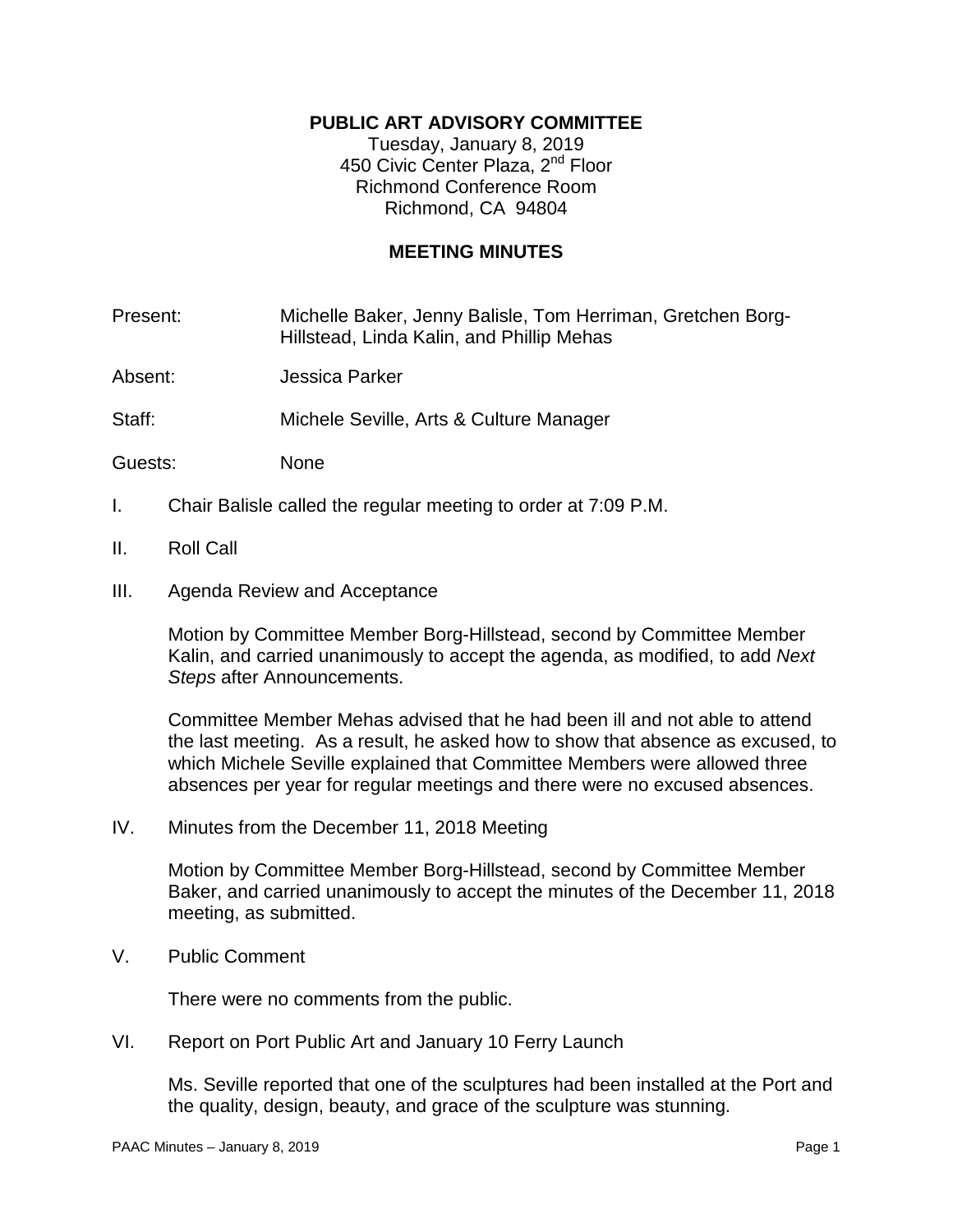Ms. Seville described the sculpture in detail. She also reported there would be a celebration of the Richmond Ferry opening at Craneway Pavilion on January 10 from 1:30 to 3:00 P.M., with a free ride on the ferry at the end. There would be a separate dedication when all the sculpture pieces had been installed. She also noted that the structural entryway to the ferry used LED lights that would compete with the public art at night, and after the installation of the public art was complete, it would be recommended that the lights at the entryway be turned off.

VII. Report on Status of Proposed Public Art Board Ordinance and Public Art Policies & Procedures

Ms. Seville advised that she had no information to report at this time in that the issue of the Public Art Board would be deferred pending determinations on the Policies & Procedures.

The PAAC requested that the item remain on the agenda each month pending progress on the issue.

VIII. Report on the Artists Roster

Ms. Seville advised that Committee Member Parker was out of the country and the Artists Roster had not been uploaded. She recommended the presentation to the Planning Department be deferred pending the implementation of the Artists Roster and the Brochure.

Chair Balisle recognized the daunting task associated with the Artists Roster which might be too much for one person and ways to apportion the task so that volunteers could run the process efficiently and respond to questions from the artists expeditiously were being sought. She explained that the Committee Members involved were attempting to set up an automated response with a notation of when the material would be evaluated. A part-time city staff member to be responsible for the process was highly recommended, with a suggestion for a student intern or someone from the Academy of Art. Ms. Kalin expressed the opinion that the Artist's Roster not be supported by PAAC volunteers, but instead needed a dedicated City employee (i.e. an Assistant for Staff).

By consensus, the PAAC requested tech support for the Artists Roster, the website, typing for Richmond Writes!, and help for presentations. Chair Balisle would draft a recommendation to staff for that tech support.

IX. Report on New Developer Handout Materials Including Brochure Update

Ms. Seville reported that a request for legal opinion on the question of whether the \$500,000 threshold for compliance with the One Percent for Art requirement addressed commercial, industrial and multifamily residential structures of ten or more or just multifamily units with a building development cost of \$500,000 or more, and no answer had yet been provided. The PAAC's need for a clarification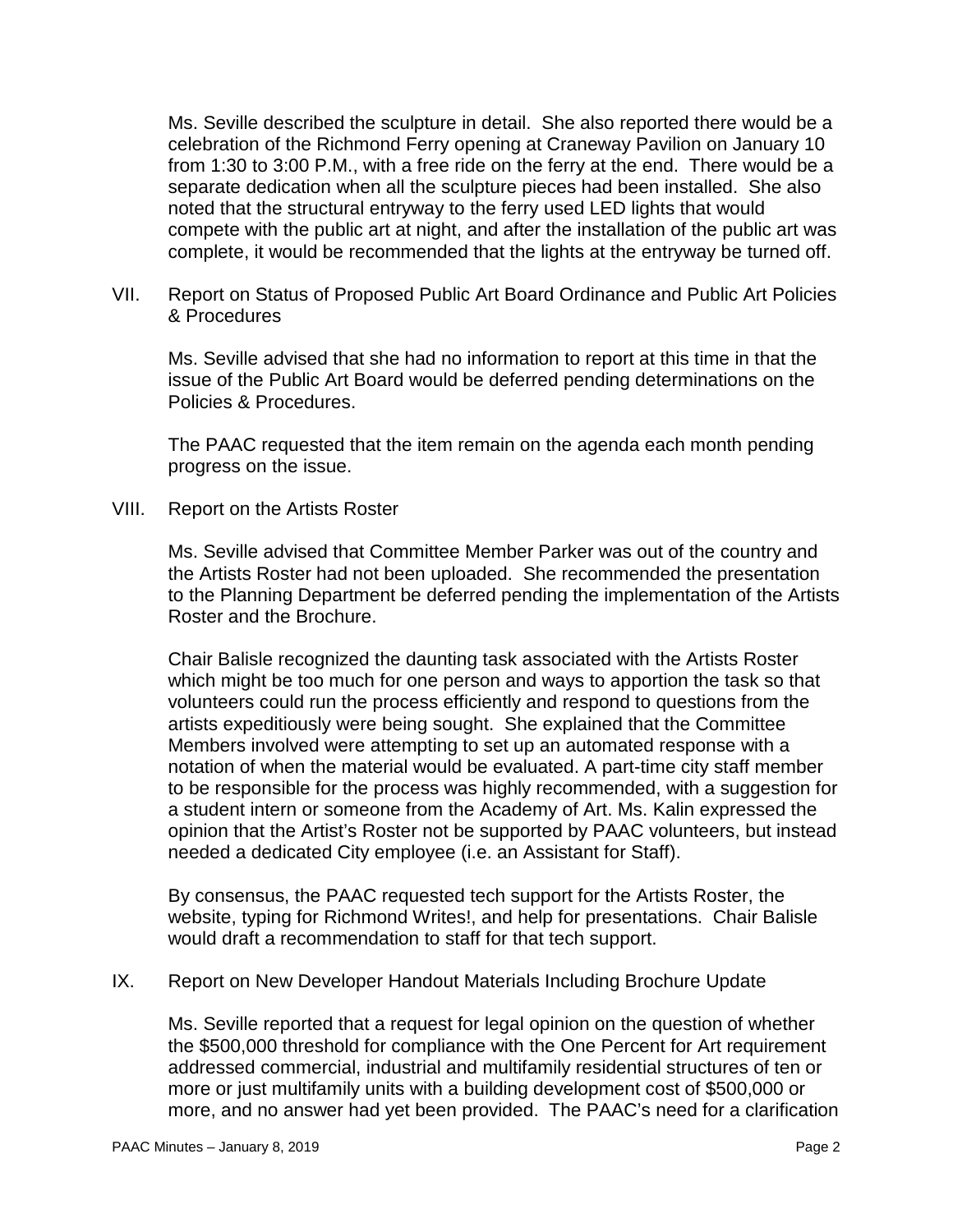was to ensure that the language was correct in the new Developer Handout materials and Brochure.

Committee Member Kalin requested that the copy that she and Committee Member Baker had prepared that related directly to the ordinance be included in the information submitted to Everett Jenkins at the City Attorney's Office.

Ms. Seville advised that she would contact Mr. Jenkins to get a status report.

It was recommended by Committee Member Baker that without an opinion from the City Attorney and to be able to move forward, the language from the ordinance itself should be included in the Brochure without an interpretation. Ways to work with the Planning Department to facilitate a smooth process to comply with the One Percent For Art requirement were discussed.

X. Discussion on Edits to City Website Creation for Arts & Culture

Ms. Seville referred to the document in the staff report which had been included because it had answers to questions that had been asked previously.

Committee Member Baker explained that there were 12 to 15 pages on the web that were significantly outdated that related to the PAAC. Acknowledging that there was overlap with the Richmond Arts & Culture Commission (RACC) on the web, she noted there was a setup for the Artists Roster and the site should be used and be the link for the Drop Box process.

Ms. Seville suggested the easiest way to update the website would be to update the pages in need of correction in a Word document with track changes, and Committee Member Baker would make those changes and submit them to staff.

XI. Discussion of Percent for Art in Private Development Planning Department **Presentation** 

The PAAC decided that the Brochure and the Artists Roster should be completed prior to making a presentation to the Planning Department.

Ms. Seville verified the PAAC's intent to create an e-mail address to which questions regarding Drop Box problems would be sent and various PAAC members could respond, and Chair Balisle stated at this point there would likely be three volunteers to determine how much work there would be and thereafter to train people to do that work.

On the discussion of a need to have a primary contact, Committee Member Herriman volunteered to be the primary contact.

XII. Status Report of Existing/Future CIP Projects and Private Development Projects

Ms. Seville explained that the CIP update was the Port project; there were no